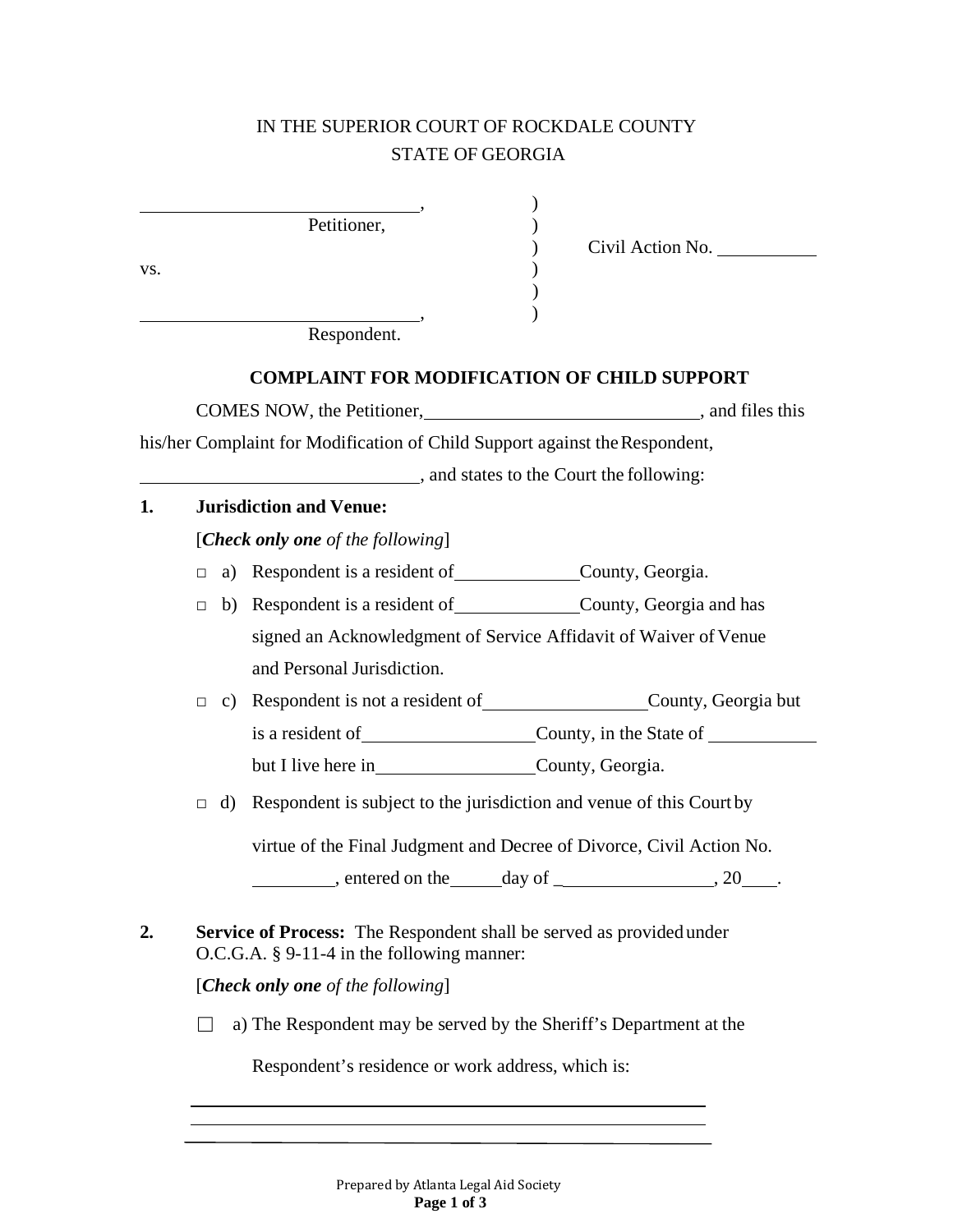$\Box$  b) The Respondent has acknowledged service of process. I am filing with this Petition and Acknowledgment of Service which has been signed by the Respondent before a notary public.

**3.** [*Check only one of the following*]

(a) On the day of  $\qquad \qquad$ , , the Superior Court of County, Georgia, Civil Action No. , issued a Final Judgment and Decree of Divorce, hereinafter referred to as the "Order", awarding child support to be paid to the *[check only one of the following]* □ Petitioner □Respondent in the amount of \$ per *[check only one of the following*  $] \square$  week  $\square$  bi-weekly  $\square$  month.

(b) On the day of , the Superior Court of County, Georgia, Civil Action No. , issued a

[*fill in the name of the prior order*

*issued which required you to pay child support*] hereinafter referred to as the "Order", awarding child support to be paid to the *[check only one of the*

*following* **d** Petitioner **□** Respondent in the amount of \$ per *[check only one of the following]* □ week □ bi-weekly □ month.

**4.** Since the day of , there has been a substantial *[check only one of the following]* □ upward □ downward change in the income or financial status of the *[check only one of the following]* 

□ Petitioner □ Respondent which decreases his or her ability to pay the child support previously awarded.

- *5.* Specifically, at the time of the Order the *[check only one ofthe following]* □ Petitioner □ Respondent was earning \$ per *[check only one of the following]* □ week, □ bi-weekly, □ month but as of the  $\frac{day \text{ of } (x,y) - y}{y}$ , 20  $\frac{dy}{dx}$ , his or her gross earnings have *[check only one of the following]* □ increased □ decreased to  **\_\_\_\_\_\_\_per** *[check only one of the following]* week | bi-weekly | month.
- **6.** Since the date of the Order there have been other changes in circumstances which make a modification in the best interest of the child(ren). The other changes in circumstances include: